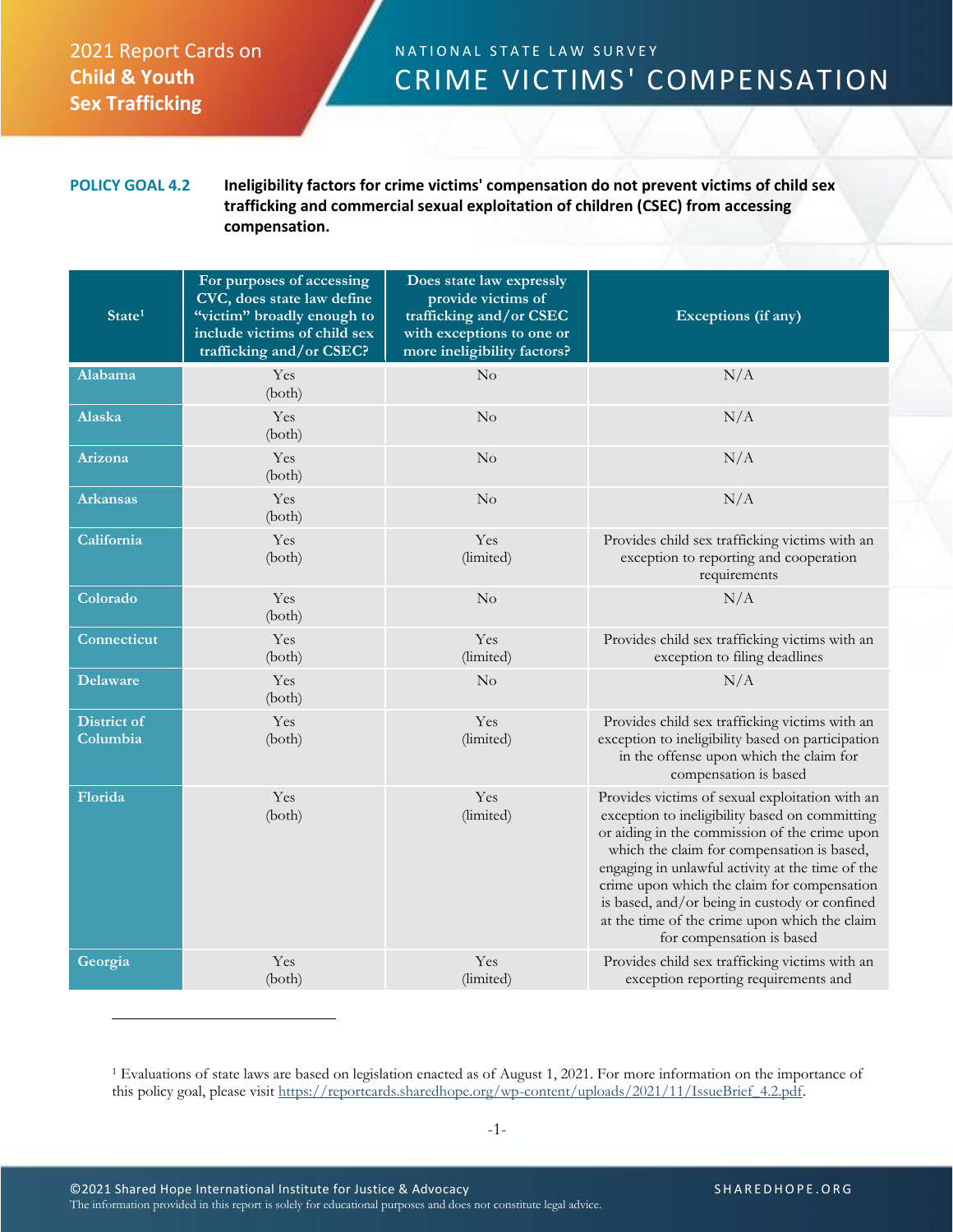| State <sup>1</sup>   | For purposes of accessing<br>CVC, does state law define<br>"victim" broadly enough to<br>include victims of child sex<br>trafficking and/or CSEC? | Does state law expressly<br>provide victims of<br>trafficking and/or CSEC<br>with exceptions to one or<br>more ineligibility factors? | Exceptions (if any)                                                                                                                                                                                                                                                                                                                                          |
|----------------------|---------------------------------------------------------------------------------------------------------------------------------------------------|---------------------------------------------------------------------------------------------------------------------------------------|--------------------------------------------------------------------------------------------------------------------------------------------------------------------------------------------------------------------------------------------------------------------------------------------------------------------------------------------------------------|
|                      |                                                                                                                                                   |                                                                                                                                       | ineligibility based on being criminally<br>responsible for the crime upon which<br>compensation is based or for being an<br>accomplice of such person                                                                                                                                                                                                        |
| Hawaii               | Yes<br>(both)                                                                                                                                     | $\rm No$                                                                                                                              | N/A                                                                                                                                                                                                                                                                                                                                                          |
| Idaho                | Yes<br>(both)                                                                                                                                     | $\rm No$                                                                                                                              | N/A                                                                                                                                                                                                                                                                                                                                                          |
| <b>Illinois</b>      | Yes<br>(both)                                                                                                                                     | Yes<br>(limited)                                                                                                                      | Provides child sex trafficking victims with an<br>exception to reporting and cooperation<br>requirements                                                                                                                                                                                                                                                     |
| Indiana              | Yes<br>(both)                                                                                                                                     | No                                                                                                                                    | N/A                                                                                                                                                                                                                                                                                                                                                          |
| Iowa                 | Yes<br>(both)                                                                                                                                     | Yes<br>(limited)                                                                                                                      | Provides children engaged in commercial<br>sexual activity with an exception to ineligibility<br>based on assisting, attempting, or committing<br>a criminal act                                                                                                                                                                                             |
| <b>Kansas</b>        | Yes<br>(both)                                                                                                                                     | Yes<br>(limited)                                                                                                                      | Provides victims of child sex trafficking and<br>CSEC with an exception to ineligibility based<br>on contributory misconduct, engaging or<br>attempting to engage in unlawful activity at the<br>time of the crime upon which the claim for<br>compensation is based, reporting/cooperation<br>requirements, filing deadlines, and economic<br>loss minimums |
| Kentucky             | Yes<br>(both)                                                                                                                                     | Yes<br>(limited)                                                                                                                      | Provides victims of child sex trafficking and<br>CSEC with an exception to cooperation<br>requirements                                                                                                                                                                                                                                                       |
| Louisiana            | Yes<br>(both)                                                                                                                                     | Yes<br>(limited)                                                                                                                      | Provides victims of a sexually-oriented<br>criminal offense with an exception to<br>reporting/cooperation requirements or<br>ineligibility based on contributory misconduct;<br>also provides trafficking-specific exception to<br>ineligibility based on being an<br>offender/accessory or if the award would<br>unjustly benefit such person               |
| Maine                | Yes<br>(both)                                                                                                                                     | No                                                                                                                                    | N/A                                                                                                                                                                                                                                                                                                                                                          |
| Maryland             | Yes<br>(both)                                                                                                                                     | $\rm No$                                                                                                                              | N/A                                                                                                                                                                                                                                                                                                                                                          |
| <b>Massachusetts</b> | Yes<br>(both)                                                                                                                                     | Yes<br>(limited)                                                                                                                      | Provides all minors with an exception to<br>reporting requirements                                                                                                                                                                                                                                                                                           |
| Michigan             | Yes<br>(both)                                                                                                                                     | No                                                                                                                                    | N/A                                                                                                                                                                                                                                                                                                                                                          |
| Minnesota            | Yes<br>(both)                                                                                                                                     | $\rm No$                                                                                                                              | N/A                                                                                                                                                                                                                                                                                                                                                          |
| Mississippi          | Yes<br>(both)                                                                                                                                     | $\rm No$                                                                                                                              | N/A                                                                                                                                                                                                                                                                                                                                                          |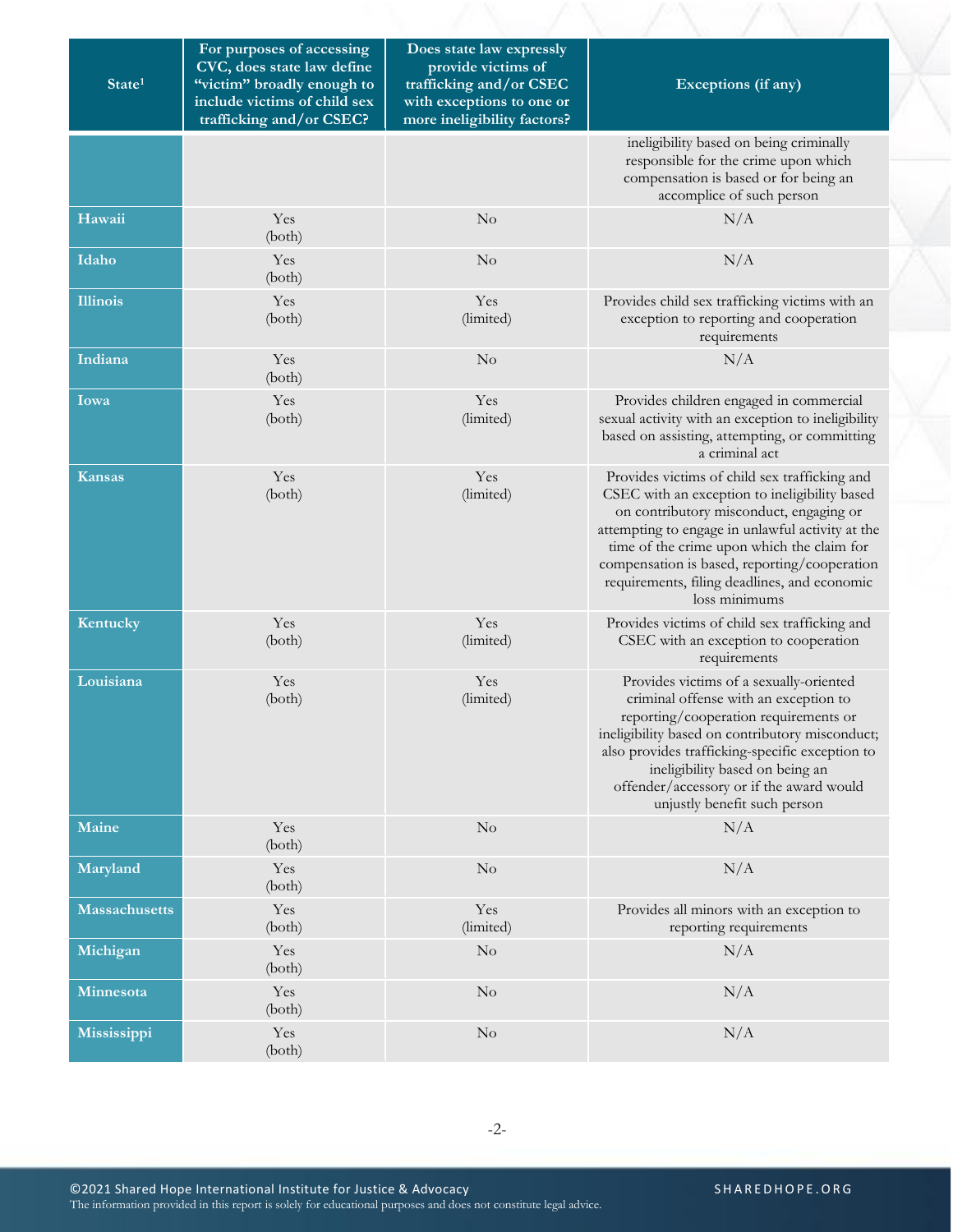| State <sup>1</sup>       | For purposes of accessing<br>CVC, does state law define<br>"victim" broadly enough to<br>include victims of child sex<br>trafficking and/or CSEC?                     | Does state law expressly<br>provide victims of<br>trafficking and/or CSEC<br>with exceptions to one or<br>more ineligibility factors? | Exceptions (if any)                                                                                                                                                                                                                                                                                                                                                                                                     |
|--------------------------|-----------------------------------------------------------------------------------------------------------------------------------------------------------------------|---------------------------------------------------------------------------------------------------------------------------------------|-------------------------------------------------------------------------------------------------------------------------------------------------------------------------------------------------------------------------------------------------------------------------------------------------------------------------------------------------------------------------------------------------------------------------|
| <b>Missouri</b>          | Yes<br>(both)                                                                                                                                                         | Yes<br>(limited)                                                                                                                      | Provides child sex trafficking victims with an<br>exception to reporting requirements                                                                                                                                                                                                                                                                                                                                   |
| Montana                  | Yes<br>(both)                                                                                                                                                         | Yes                                                                                                                                   | Provides victims of child sex trafficking and<br>CSEC with an exception to all ineligibility<br>factors                                                                                                                                                                                                                                                                                                                 |
| Nebraska                 | Yes<br>(both)                                                                                                                                                         | Yes<br>(limited)                                                                                                                      | Provides child sex trafficking victims with a<br>limited exception to reporting requirements                                                                                                                                                                                                                                                                                                                            |
| <b>Nevada</b>            | Yes<br>(both)                                                                                                                                                         | Yes<br>(limited)                                                                                                                      | Provides child sex trafficking victims with an<br>exception to ineligibility based on contributory<br>conduct or provocation                                                                                                                                                                                                                                                                                            |
| <b>New</b><br>Hampshire  | Yes<br>(both)                                                                                                                                                         | No                                                                                                                                    | N/A                                                                                                                                                                                                                                                                                                                                                                                                                     |
| <b>New Jersey</b>        | Yes<br>(expressly includes child sex<br>trafficking victims; CSEC not<br>among the enumerated<br>offenses but could be<br>included if the crime involved<br>violence) | No                                                                                                                                    | N/A                                                                                                                                                                                                                                                                                                                                                                                                                     |
| <b>New Mexico</b>        | Yes<br>(expressly includes child sex<br>trafficking victims; CSEC not<br>among the enumerated<br>offenses)                                                            | No                                                                                                                                    | N/A                                                                                                                                                                                                                                                                                                                                                                                                                     |
| New York                 | Yes<br>(both)                                                                                                                                                         | Yes<br>(limited)                                                                                                                      | Provides child sex trafficking victims with an<br>exception to reporting requirements                                                                                                                                                                                                                                                                                                                                   |
| <b>North</b><br>Carolina | Yes<br>(both)                                                                                                                                                         | No                                                                                                                                    | N/A                                                                                                                                                                                                                                                                                                                                                                                                                     |
| North Dakota             | Yes<br>(both)                                                                                                                                                         | No                                                                                                                                    | N/A                                                                                                                                                                                                                                                                                                                                                                                                                     |
| Ohio                     | Yes<br>(both)                                                                                                                                                         | Yes<br>(limited)                                                                                                                      | Provides child sex trafficking victims with an<br>exception to reporting and cooperation<br>requirements, filing deadlines, and ineligibility<br>based on being an offender/accomplice or if<br>the award would unjustly benefit such person,<br>other specified criminal conduct, contributory<br>misconduct, and failure to timely apply for<br>benefits that would have been a collateral<br>source for compensation |
| <b>Oklahoma</b>          | Yes<br>(both)                                                                                                                                                         | No                                                                                                                                    | N/A                                                                                                                                                                                                                                                                                                                                                                                                                     |
| Oregon                   | Yes<br>(both)                                                                                                                                                         | Yes<br>(limited)                                                                                                                      | Provides victims of sexual exploitation with an<br>exception reporting and cooperation<br>requirements                                                                                                                                                                                                                                                                                                                  |
| Pennsylvania             | Yes<br>(both)                                                                                                                                                         | $\rm No$                                                                                                                              | N/A                                                                                                                                                                                                                                                                                                                                                                                                                     |
| <b>Rhode Island</b>      | Yes<br>(both)                                                                                                                                                         | $\rm No$                                                                                                                              | N/A                                                                                                                                                                                                                                                                                                                                                                                                                     |